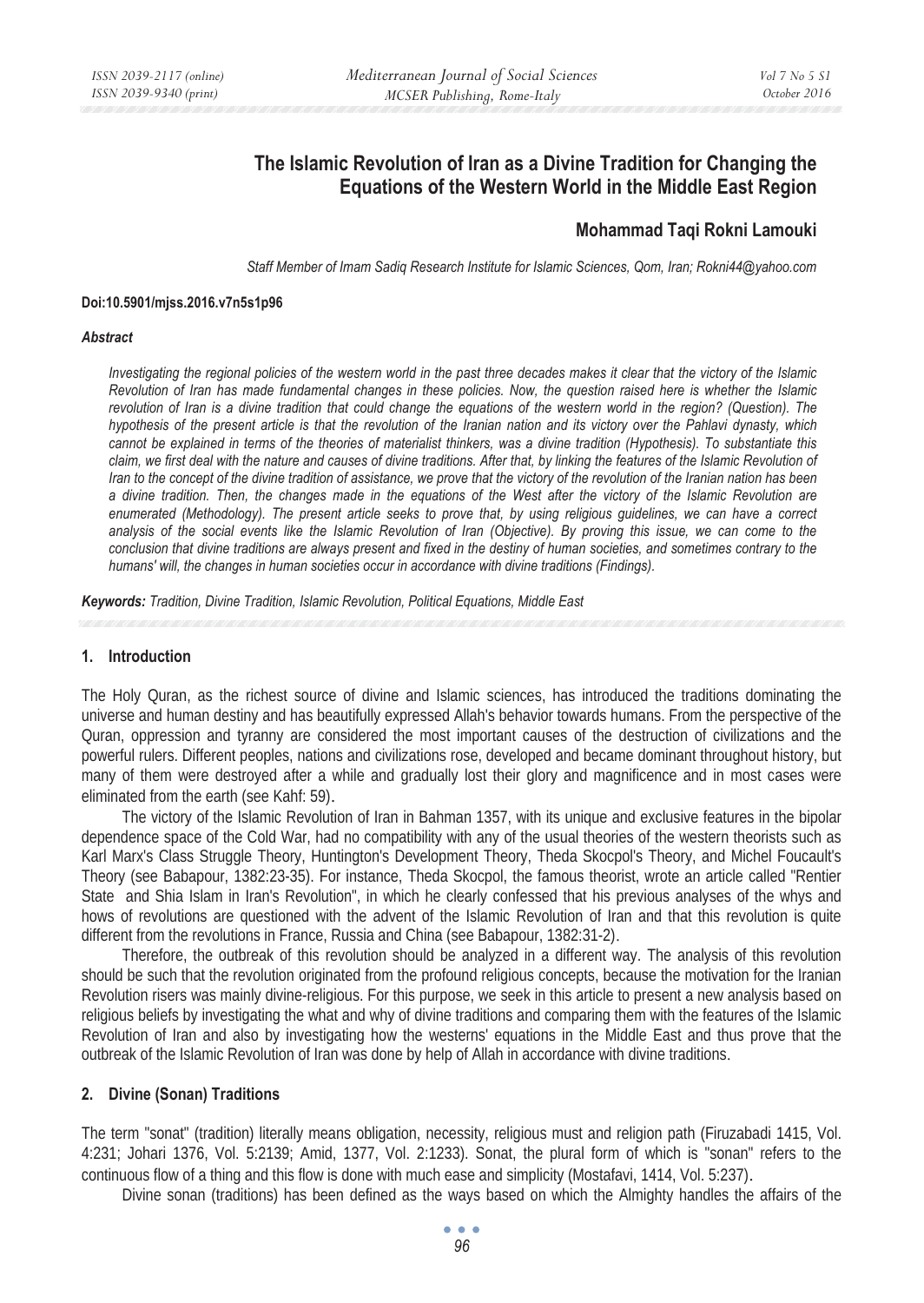universe and humans (Mesbah Yazdi, 1379:425). The Holyquran has used "divine traditions" sixteen times (see Ahzab:38 & 62; Fater: 43; Ghafir:85; Fath: 23). The Quran has once used the expression "lesonatena" (for our tradition) (see Asra:77), the term "sonan" (traditions) twice (see Al-e Emran:137; Nisa:26), the phrase "Sonatolavalin" (the tradition of the first) four times (see Hajar: 13; Anfal: 38; Kahf: 55; Fater: 43) and has finally used "Sonato man qad arsalna" (the tradition about [the prophets] whom we previously sent) only once (see Asra: 77).

Divine traditions are sometimes related to humans' individual behaviors in which human beings are subject to divine traditions independently and apart from their communities, and is sometimes related to communities based on which communities are wholly or partly subject to traditions (Mohammadi Gilani, 1375:427). Since we deal in this research with the social divine traditions, we can define them as behaviors that Allah primarily or reactively does toward human communities based on its own special expediency. Such traditions can be absolute or relative; worldly or hereafter; toward the right or the wrong; and spiritual or material (see Moradkhani Tehrani, 1386:94).

The social divine traditions can be explained in the following way: there is a general perspective in Islam saying that any movement and change is within the power of the Almighty (see Kahf:39)

Therefore, it is divine will which determines the destiny of human communities. Meanwhile, humans have the authority and as they start taking steps along a path, Allah will also help change his destiny (Ra'd:11)

Accordingly, social divine traditions actually reflect the performance of human communities, in that Allah will consider a good tradition for them if they are along a good path, but a horrible tradition for them if they are stepping along the corruption path. Another point about social divine traditions is that they come into being as soon as the conditions of these traditions are provided; that is, they do not occur once or twice only (Tousi, 1371, Vol. 8:362).

# **3. The General Rules Dominating Divine Traditions**

## *3.1 The companionship of divine traditions with the principle of causality*

According to the principle of causality, any affect has a cause. The Almighty Allah never realizes its rules outside this general rule. The Almighty has mentioned this relation in some verses of the Quran (see Kahf: 590).

## *3.2 Compatibility of divine traditions with human's will and authority*

It should be noted that the realization of divine traditions does not contradict human's will; but it is the human's will which is determined by divine traditions, as previously given reference in the Quran (see Ra'd:11).

## *3.3 Generality of divine traditions*

If we admit based on the first principle that a cause-and-effect relation is dominant in divine traditions, we must therefore accept that these traditions are general. Therefore, divine traditions are not related to a given period of time, place, individual or community, but it comes about as its causes and conditions are provided (see Ghafer: 850.

## *3.4 Lack of change in divine traditions*

What Allah means by developing traditions is to help humans keep in mind that they should select better behavior and thus reach the ultimate happiness and prosperity. Accordingly, these traditions will continue without any change; otherwise, that principal objective would never be realized (see Ahzab:62) .

# *3.5 Definiteness of divine traditions*

It is possible that all conditions of a divine tradition is provided, but that tradition does not come about (see a'raf:34). Intangibility of divine traditions also implies their lack of conversion, which means that, for example, Allah does not bring comfort for tyrants instead of torment. It also implies lack of transmission, meaning that another people is not tormented instead of a people that deserve torment (see Javadi Amoli, 1370:416).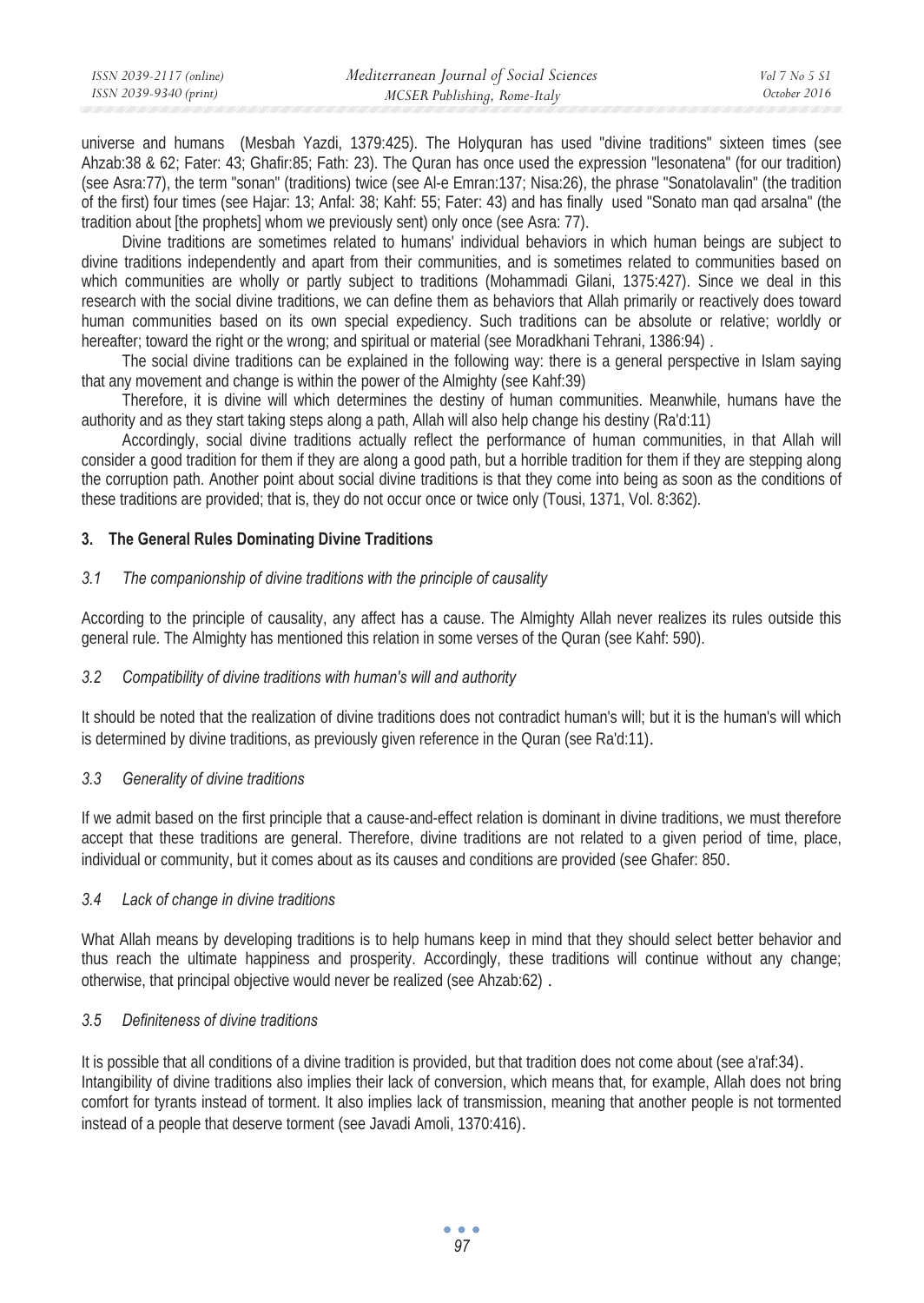## *3.6 Pervasiveness of divine traditions*

It can be inferred from the religious texts that if a group of people in a community are deviated from the right path and another group (although do not accompany them) become silent against them, divine tradition will appear as to the two groups (both the first group and the second one) and vice versa (see Anfal:25)

# *3.7 The influence of divine traditions on one another*

The last feature of divine traditions is that they influence one another. We explain this by mentioning the point that the ultimate objective of creating such a tradition by Allah is to guide human, help him grow and develop along the way of happiness and prosperity. Therefore, it is based on this basic expediency (human prosperity) that some traditions are more general and some are more specific, or some act as pre-conditions for other traditions and some are influenced by other traditions. For example, the tradition of human test acts as a preface to the tradition of Allah's mercy or torment (see A'raff:94 & 95).

# **4. The Victory of the Islamic Revolution of Iran as the Realization of a Divine Tradition**

Now the question that arises here is whether the victory of the Islamic Revolution of Iran was a type of social divine traditions or not. To answer this question, we should first focus on the characteristics of the Islamic Revolution of Iran, and then prove using reasoning that any uprising with such characteristics can be considered to be subject to divine traditions.

# *4.1 The characteristics of the Islamic Revolution of Iran*

- a) Fight against tyranny; having a look at the slogans and goals of Iranian revolutionaries, we notice that the most important feature of this revolution is its divine and religious nature. Iranian people were required based on their religious beliefs neither to tyrannize nor to accept tyranny (see Baghareh: 279). Based on this strategic message, Iranians did not tolerate the tyranny from the Pahlavi Dynasty and rose against it.
- b) Divine successor; according to the Quran, human is the successor to Allah on the earth (Baghareh: 30). The Holy Quran regards faith and righteous action as the pre-conditions for this position (see Noor: 55). According to the above verses, Muslim people ought to rise for establishment of the righteous government when they see that their governors or rulers who are considered divine successors are not righteous rulers.
- c) Establishment of continuous justice; another feature of the Islamic Revolution of Iran is uprising for establishment of continuous justice for all people. This feature is a duty put on any Muslim's shoulder by the Quran (see Hadid: 25).

Establishment of justice and equality was a principle which was not paid attention to by the Pahlavi Dynasty and no serious measure was actually taken toward it. That is why people rose against injustice and discrimination in order to establish a system based on the development of justice for all people in the society.

- d) Creation of a unified nation; creating a unified nation is another Qur'anic duty of the Islamic community and all barriers against it should be removed (see Yoones: 19). As the leaders of the uprising thought, Shah Government had a tyrannical performance and was a barrier against this strategic goal, i.e. the formation of the Islamic unified nation to eventually lead to the united domination of Islam throughout the world.
- e) The continuous struggle of right and wrong; throughout history, fight against wrong actions has been a duty of righteous people. Allah introduces itself as right-seeking, thus teaching humans that they should always be seeking the right (see Anfal: 7&8) .
- f) Dominance of divine laws; dominance of divine laws means the realization and execution of divine laws throughout the community, i.e. the dominance of the orders and prohibitions that Allah has sent humans as legislative provisions (see Yousef: 40).
- g) Jihad (striving) in the way of Allah; the Almighty has ordered the followers of Islam to have jihad (striving, fighting) against the tyrants (see Haj: 39). This feature allowed Iranian people to fight against the Pahlavi Dynasty and remove them from power.
- h) Supporting the oppressed; in circumstances where most people in the world are oppressed by arrogants, as in occupied Palestine and other spots of the world, theologians who took over the role of leading the uprising of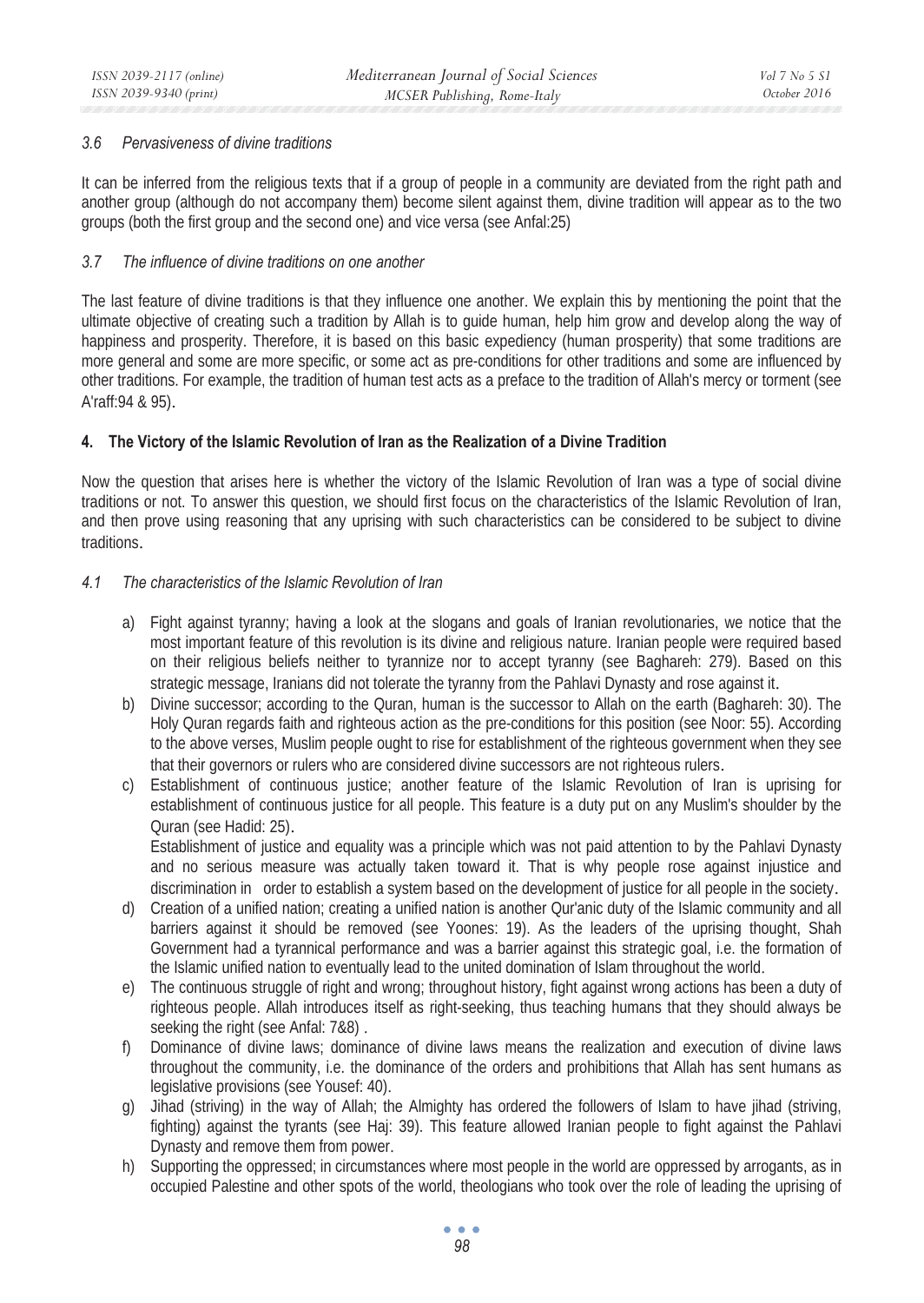Iranian people had the duty based on the Qur'an's order (see Nisa:75) to order people to rise so that the way can be paved for the removal of the Pahlavi Dynasty and thus the formation of a system that supports the oppressed people and liberty movements and fights against the occupying and arrogant governments.

i) Calling to goodness and prohibiting evil; calling people to goodness and prohibiting goodness are two elements that reinforce the social system in removing corruption tyranny. This is the feature which, according to the Quran, is owned by the best nation (see Al Imran: 110). Iranian people rose against leaving the religious obligations and doing the evil, which was encouraged by the Pahlavi dynasty and was so common in the society.

# *4.2 A proof of the realization of the divine tradition of Emdad (help) during the victory of the Islamic Revolution of Iran*

The recognition of the characteristics of the Islamic Revolution of Iran and the factors that lead to the realization of divine Emdad (help) tradition helps us understand that since the Iranian people's uprising in 1357 had a divine motivation, they therefore have deserved this divine tradition. Some of these divine emdads (helps) that helped the Iranian people during their uprising are as follow:

# *4.3 Giving comfort and relaxation to Believers*

This divine emdad is quite tangible in the behavior of the Great Leader of the Revolution at the outbreak of the Islamic Revolution of Iran. Claude Van Angelina, the French journalist, who had travelled to Iran simultaneously with the outbreak of the Islamic Revolution of Iran had reported such relaxation or tranquility from Imam Khomeini (Imam Khomeini, 1392: the memories of a journalist).

# *4.4 Emdad*

# *4.4.1 Emdad (help) in humans' spiritual sublimity*

Another divine emdad is that Allah sometimes creates changes in the behaviors, Morales and spirit of a group of human beings – that constitute a single community, and sometimes brings about changes in the spirit, behavior and beliefs of some individuals, thus accelerating their progress towards their reaching the Kamal (perfection) stage (see Al Imran:103). An example of this kind of unseen emdad during the uprising of 1357 was the changes made in the Iranian people's spirit at the outbreak of the uprising. The Holy Prophet says about the believers' spiritual development that the light that shines in the believers' hearts has three signs: turning to the everlasting world, leaving the world of deception and getting ready for death before it comes (see Majlesi, Vol. 65:236) .

# **5. The Islamic Revolution of Iran and Changes Made in the Equations of the Western World in the Middle East**

The Islamic Revolution was a political phenomenon that interfered in the political systems dominating the world and influenced the structure of those systems. This interference brought about changes in the nature of the international relations as well as fundamental changes in the strategies of the world (see Malakotian, 1376:138-148). At the end of World War II, the world was divided into two blocks based on two winning poles in the war: the western Block and the Eastern Block. Meanwhile, The Third World Theory was developed that actually turned into the attack field of the two blocks for their superiority of power. The United States, as the leader of the western world, continued its military intervention in the Third World countries till Vietnam War. After its failure in Vietnam, the strategy of the West changed and it turned into supporting the dependent leaders from the Third World including Iran's Kingdom Regime (Naqibzadeh, 1369:238). At that time, the formation of any new power was quite impossible at least in historical reality. In these conditions, the advent of the Islamic Revolution of Iran was a great social event that should be analyzed differently for its reasons and nature from the current analyses. This revolution passed the existing political boundaries and not only changed the institutions of a society, but also influences the systems dominating the world.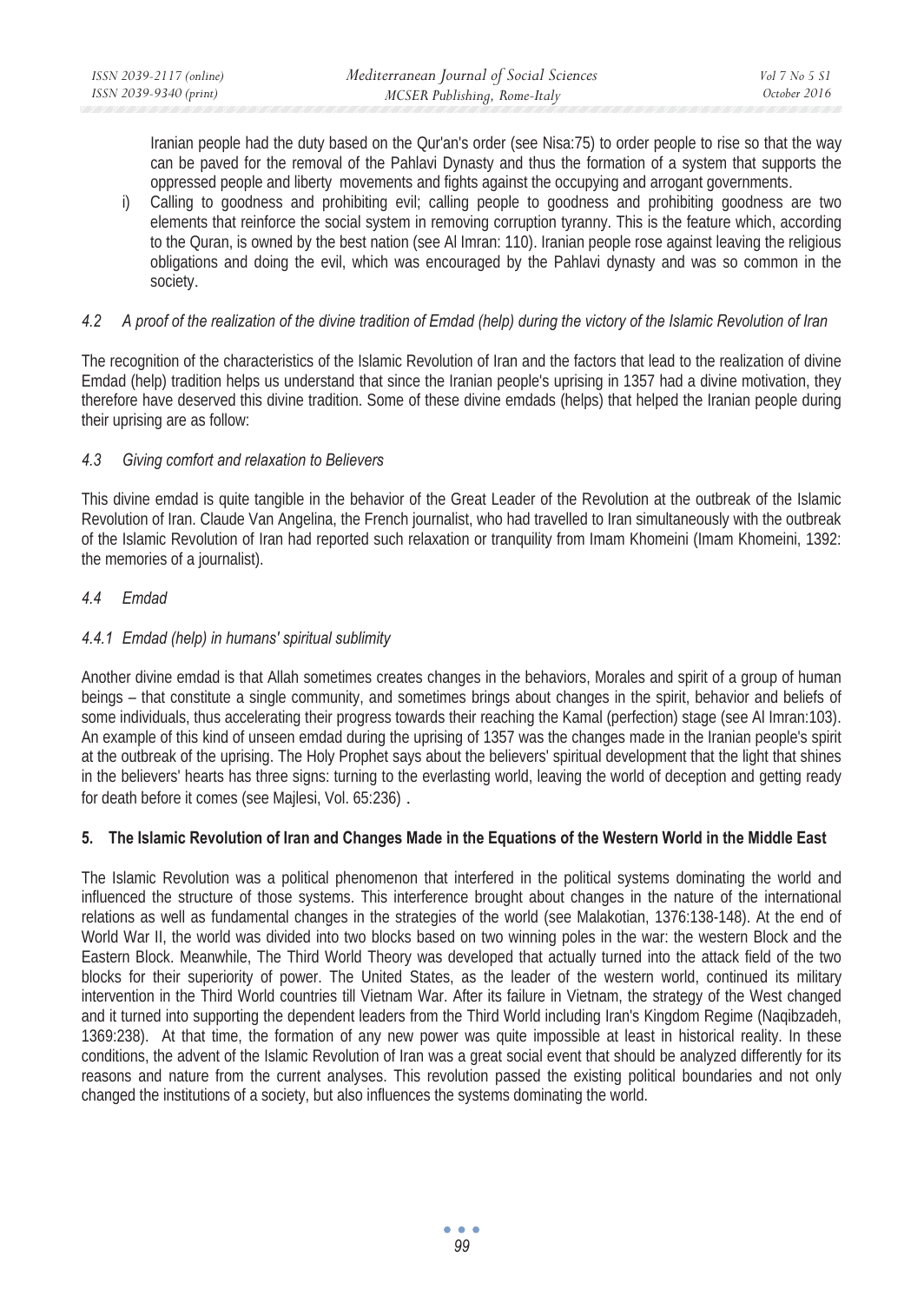# **6. The Effects of the Islamic Revolution of Iran in the Middle East**

## *6.1 Destruction of the spying center in the Region*

With the removal of Iran's Shah from power, not only one of his powerful allies lost its power as the Gendarme of the West in the region, but its electronic eavesdropping stations were destroyed and this destruction was the most tangible message of this revolution to the national security of the United States (see Fazlollahi, 1377:56-107). With the breakup of the two centers of Behshahr and Kabkan as the United States' strategic care centers for controlling the USSR's atomic activities and military moves, the position of the United States became so weak that analysts regarded it as one of the reasons for the approval of Strategic Arms Limitations II by the U.S Congress (see Vance; Brzezinski, 1362:56).

## **7. Liquidation of CENTO (Central Treaty Organization)**

As the revolutionized Iran left CENTO and then Pakistan and others left it, this organization was totally dissolved. The liquidation of this organization damaged the U.S policies in the region. Not only the West lost one of its forces for controlling the regional revolutions, but Iran's revolution acted as an encouraging factor for uprisings against the Western world's interests (see Fazlollahi, 1377:56-107) .

## **8. Removal of Nixon's Doctrine**

Nixon declared his famous doctrine in 1969 A.D based on which to help the dependent regional powers of the United States and thus maintain the U.S interests throughout the world. This doctrine had helped increase the U.S security cooperation with Iran and Arabia (Kadivar, 1372:158-168). The tipping point of this policy was the U.S's allowing Shah to purchase weapon from the U.S, which resulted in Iran's developed military power. However, with the advent of the Islamic Revolution of Iran, Nixon's doctrine became inefficient in practice.

## **9. Devaluation of the United States in the Countries of the Region**

Most countries regarded the United States as a superpower against which no country could fight. The revolutionaries' victory in Iran, the capturing of the U.S Embassy in Tehran and the failure of the U.S Army in its attack to Tabas and consequently the Camp David Accords' becoming insignificant damaged the United States' power so much that even the U.S allies began doubting their reliance on this country's support in their face of crisis (Vence, Brzezinski, 1362:57).

## **10. The Reactions of the Western World to the Islamic Revolution of Iran**

## *10.1 The Agreement of the West and the East on Controlling Iran*

The first consequence of the advent of the Islamic Revolution of Iran in the International arena was the unity of the two western and eastern poles to control Iran despite their previous lack of strategic unity on a single subject. The United States and USSR, the two victorious poles in the Second World War, understood that the changes of global equations no longer relied on their wills exclusively, but there is a new power called Islamic-Revolutionary Iran, which will influence not only the Middle East, but also other spots in the world (see Elohim, 1365:106).

# **11. Arc of Crisis Theory**

Brzezinski, Carter's security advisor in 1979, developed the theory of arc of Crisis against the regional changes. He believed that a critical arc is crossing along the edges of India Ocean in regions that are critical for the United States, and the disorder resulting from this crisis will endanger the U.S interests (Vance, Brzezinski, 1362:191 & 192). Two strategies were offered for controlling this crisis.

## **12. Formation of a Fast - Reaction Force**

Carter, the then president of the United States in 1980, declared that any attempt made by foreign forces in order to